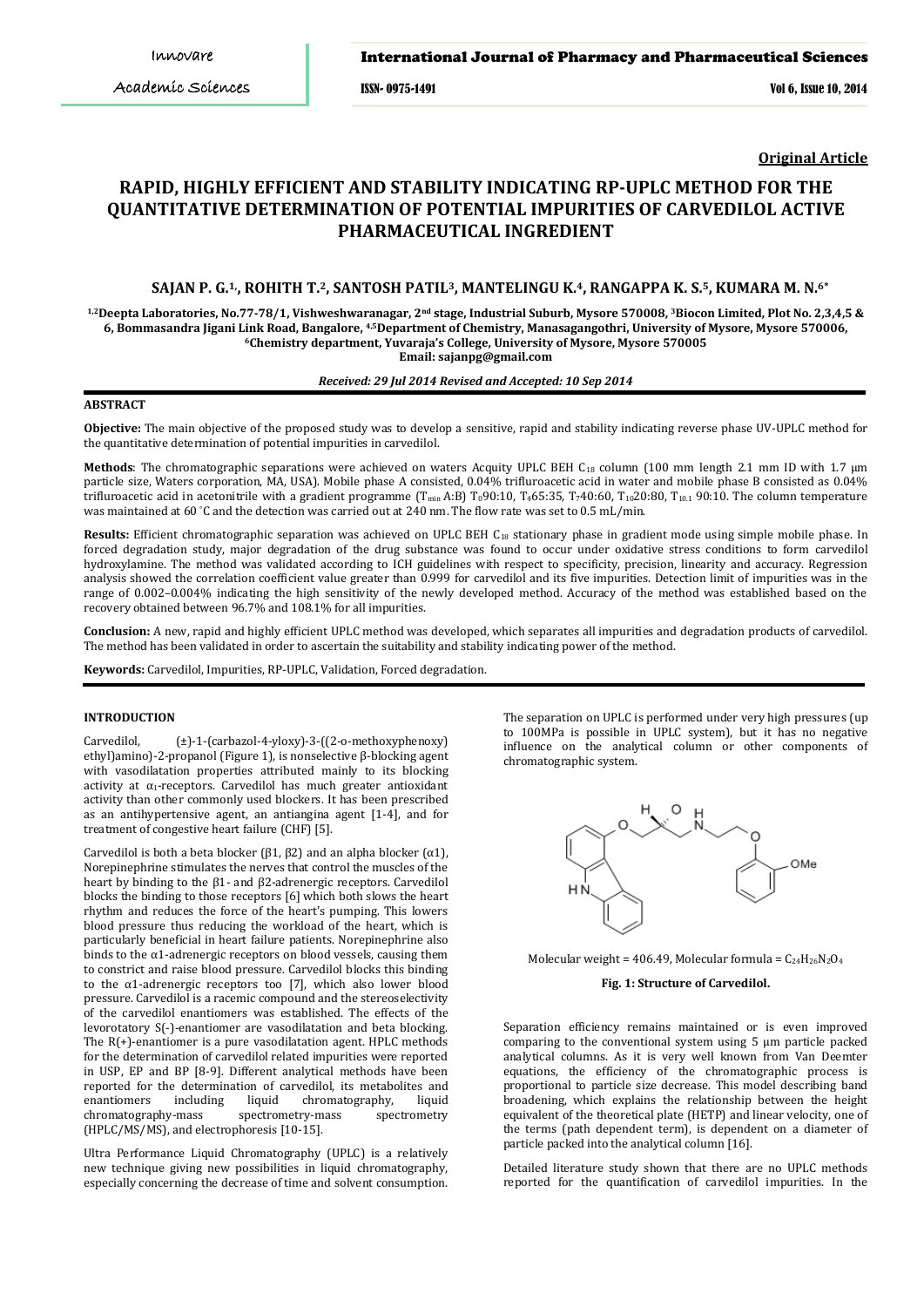present study, we report the development and validation of a new UPLC method, enabling the determination of carvedilol potential impurities and other degradation products.

### **MATERIALS AND METHODS**

# **Reagents and Chemicals**

Samples of carvedilol and standards of Imp-1, Imp-2, Imp-3, Imp-4 and Imp-5 (Table 1) were received from Deepta laboratories, Mysore, India. HPLC grade methanol and acetonitrile were purchased from Rankem, Mumbai, India. Deionized water was prepared using a Milli-Q plus water purification system from Millipore (Bedford, MA, USA). AR grade Trifluoro acetic acid purchased from Qualigens Fine Chemicals, Mumbai, India. Analytical reagent grade potassium dihydrogen phosphate, ammonium acetate, sodium hydroxide, hydrochloric acid, hydrogen peroxide and ortho phosphoric acid were purchased from Merck India Limited (Mumbai, India).

#### **Instruments**

Samples were analysed on Agilent 1290 Infinity UPLC equipped with PDA detector (Agilent technologies, CA, USA). The MS studies were performed on Agilent 1290 Infinity UPLC coupled with single quadrupole 6140 MS and chemstation software (Agilent technologies, CA, USA) using multi mode source electrospray ionization (ESI) and atmospheric pressure chemical ionization (APCI). The typical source conditions were; gas: nitrogen, drying gas flow: 10 L/min, nebuliser pressure: 30psig, drying gas temperature: 250 °C, Vaporiser temperature: 200 °C, Capillary voltage: 3500V, corono current: 4.0 µA, charging voltage: 2000 V. <sup>1</sup>H spectra were recorded using a Bruker 400 MHz spectrometer (Bruker, Fallanden, Switzerland) equipped with a 5 mm BBO probe and a z-gradient shim system. The 1H spectra were recorded with 1s pulse repetition time using 30° flip angle. Samples were dissolved in dimethyl sulphoxide-d6. The <sup>1</sup>H chemical shift values were reported on the  $\delta$ scale in ppm relative to DMSO-d<sub>6</sub> (2.50 ppm).

#### **Chromatographic conditions**

The chromatographic separations were achieved on waters Acquity UPLC BEH C<sub>18</sub> column (100 mm length  $\times$  2.1 mm ID with 1.7 µm particle size, Waters corporation, MA, USA). Mobile phase A consisted, 0.04% trifluroacetic acid in water and Mobile phase B consisted as 0.04% trifluroacetic acid in acetonitrile with a gradient programme (T<sub>min</sub>A:B) T<sub>0</sub>90:10, T<sub>4</sub>65:35, T<sub>7</sub>40:60, T<sub>10</sub>20:80, T<sub>10.1</sub> 90:10 with a post-run time of 2.5 min. The column temperature was maintained at 60 °C and the detection was carried out at 240 nm. The flow rate was set to 0.5 mL/min. The test concentration was about 100 µg/mL and the injection volume was 3 µL. A degassed mixture of mobile phase A and mobile phase B in the ratio of  $70:30 \frac{\text{v}}{\text{v}}$  was used as diluent during the standard and test samples preparations.

#### **Sample preparation for forced degradation studies**

Stress study is a complementary part of stability testing wherein influence of environmental factors like pH, temperature, humidity, oxygen and light are evaluated on a drug substance and products. Stress testing of the drug substance was performed as per ICH guidelines  $Q_1(R_2)$  and it can help to identify the likely degradation products, which can in turn help to establish the degradation pathways, the intrinsic stability of the molecule and specificity of the proposed method. Specificity is the ability of the method to measure the analyte response in the presence of its potential impurities. Acid hydrolysis was performed in 0.01N, 0.1N, and 0.5N HCl at 70 °C for 2 days. The study in basic solution was carried out in 0.01N, 0.1N, 0.5N, 1N NaOH at 70 °C for 7 days. For study in neutral solution, the drug dissolved in water and was kept at 70 °C for 7 days. Oxidation studies were carried out at ambient temperature in 1%, 5%, 10% and 20% hydrogen peroxide for 3days. Samples were withdrawn at appropriate times and subjected to LC analysis after suitable dilution (100 µg/mL) to evaluate the suitability of the proposed method to separate carvedilol from its degradation products. The excess of acid or base in volumetric flasks were neutralized and made up to the volume with diluent. Corresponding blank solutions were prepared following the sample procedure without carvedilol sample. Thermal

degradation was done at 105 °C for 72 h on the solid sample. Photodegradation studies were carried out according to option 2 of Q1B in ICH guidelines. Photolytic degradation was performed by keeping 250 mg of each sample in two separate losses on drying (LOD) bottles in a photo stability chamber model TP 0000090G (Thermo Lab equipments Pvt. Ltd., Mumbai, India). One bottle was covered with lid and then with aluminium foil (dark control) whereas another bottle (photolytic exposed sample) was covered with lid to get a minimum exposure of 1.2 million lux hours for light and 200 Wh/m2 for ultraviolet region. A 0.1 mg/mL samples were prepared for thermal degradation and photolytic degradation samples.

#### **Preparation of stock solutions for method validation**

A test preparation of 100 µg/mL of carvedilol API sample was prepared by dissolving in diluent. A stock solution of impurities was prepared by dissolving 5 mg each of Imp-1, Imp-2, Imp-3, Imp-4, Imp-5, and 5 mg of carvedilol in diluent and made up to 50 mL with diluent. Transferred 1 mL of each individual stock solution into a 100 mL volumetric flask and made up to volume with diluent. From this stock solution, standard solution of 0.10 µg/mL of each impurity and 0.10 µg/mL of carvedilol was prepared.

# **RESULTS AND DISCUSSION**

#### **Method development**

The main objective of the UPLC method development was to achieve efficient separation of impurities, degradation products generated during stress studies and a short run time of the method. All impurities are listed in Table-1 and named based on their elution pattern. Carvedilol has a basic in nature due to the presence of an amino group with a p*K*a value of 7.97. However other commonly used β-blockers has p*K*a value around 9.5 and the difference is attributed primarily to the inductive effect of the β-O-atom, which lowers the basicity of the amino group. As a LC method development rule, one should work within ±1.5 pH unit of the pKa value of the analyte for good pH control of the mobile phase. This assures that the analytes are either 100% ionized or 100% non-ionized and should help control run-run reproducibility. On consideration of the above points, an acidic mobile phase was chosen as a part of initial method development screening of carvedilol and its potential impurities. Carvedilol is a hydrophobic drug, almost insoluble in aqueous media and freely soluble in organic solvents, for example methanol and acetonitrile.

For the initial experiments, a BEH C<sub>18</sub> column with 100 mm length  $\times$ 2.1 mm ID column and 1.7 µm particle size was chosen. The oven temperature, detector wavelength and injection volume used were 25 °C, 240 nm and 5 µl were used. The optimal absorption wavelength for detection of the compounds was chosen especially with regard to absorption spectra of carvedilol impurities. Carvedilol and its impurities give higher detector response at 240 nm, therefore the final absorption wavelength for detection was chosen at 240 nm. UV spectra of carvedilol have been depicted in Figure 2. Many experiments were conducted to get a baseline resolution between carvedilol and impurities. The resolution between imp-1, imp-2 and carvedilol was poor when different UPLC columns viz; RP18, HSS and phenyl were used in different mobile phases containing phosphate, acetate and TFA along with acetonitrile, methanol, with pH ranging from 2 to 6. The optimum pH of the mobile phase selected was around in between 2.0 to 2.5 because at pH values higher than 3.0, a somewhat larger peak tailing and lack of resolution between impurities was resulted. And also at pH 2.5 for the mobile phase, carvedilol completely in ionized form and obtained a better peak shape. Use of C18 column with a 100 mm length × 2.1 mm ID column and 1.7 µm particle size, use of TFA as mobile phase modifier and acetonitrile–water mixture as mobile phase-B and column temperature at 60 °C was significant in achieving the desired resolution of carvedilol and its impurities. Studies on the effect of column temperature shown that a better baseline and low back pressure were observed at the higher temperature without affecting much resolution between impurities. After several trials for gradient profile, chromatographic conditions were finalized as described under section chromatographic conditions.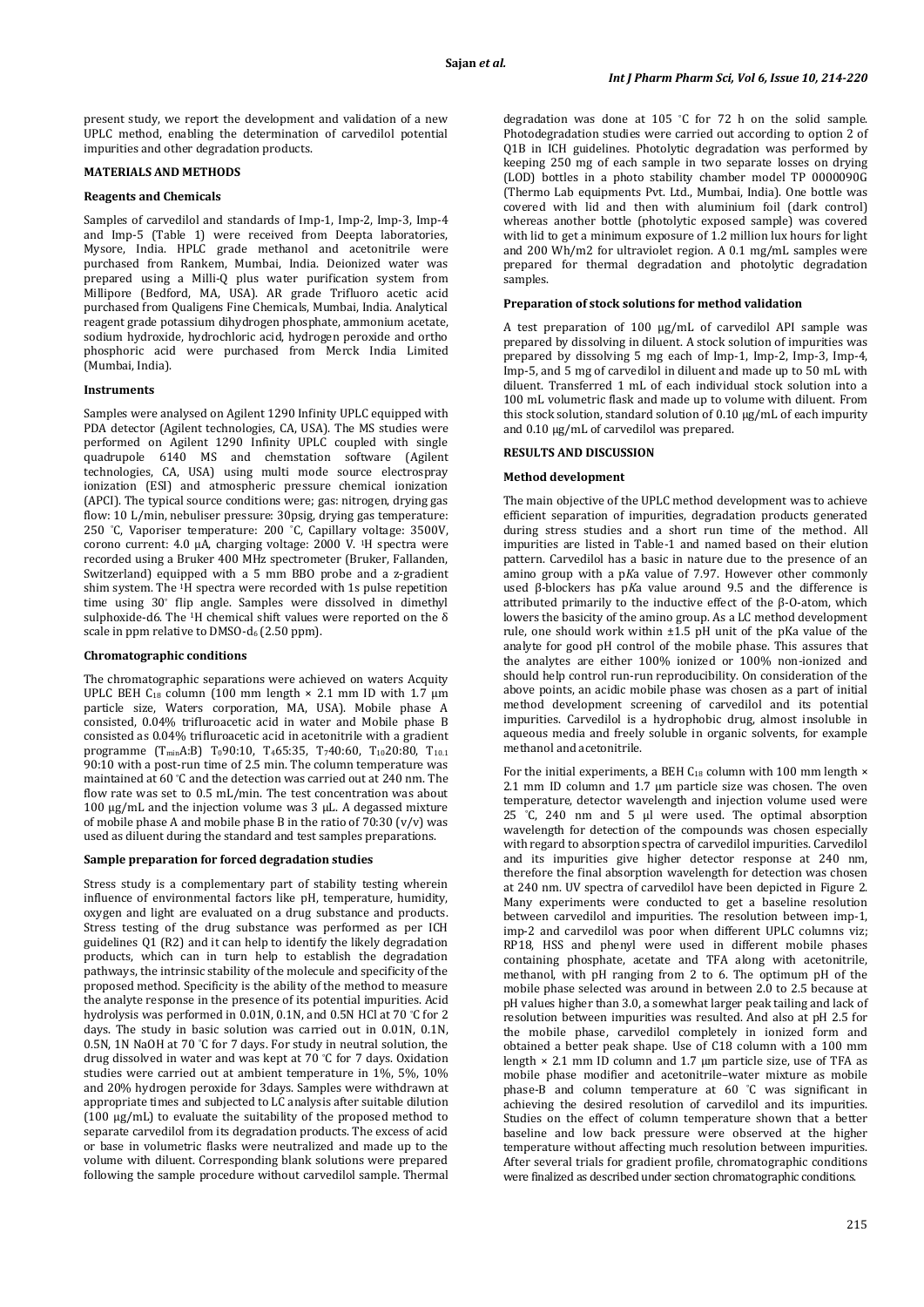

**Fig. 2: UV absorption spectra of Carvedilol**

#### **Results of forced degradation**

Carvedilol was found to be stable under stress conditions such as thermal, photolytic and basic hydrolysis conditions. According to a literature, a decomposition product as well as process related impurity 4-hydroxycarbozole was formed after carvedilol exposed to daylight almost 100 days. However, decomposition product was below 0.1% after keeping the sample such a long time. The newly developed method was able to separate this impurity from carvedilol and other known impurities. Significant degradation of

the drug substance was observed under oxidative stress conditions leads to a major degradation product at RRT 0.93. LC/MS analysis was carried out to identify this degradation product of carvedilol using Agilent 6140 single quadrupole mass spectrometer. The degradation product shows the masses of 422 which is 16 higher masses than carvedilol mass 406. The impurity formed at RRT 0.93 was identified as shown in Table 1 and was formed due to the oxidation of secondary amine to hydroxyl amine after rearrangement of the N-oxide formation [17].

Acid hydrolysis stressed sample shown multiple peaks in the chromatogram. The LC/MS analysis has shown that mass spectra of the each peak having chlorine pattern indicating that the degradation products formed may be due to the side reaction between and carvedilol and hydrochloric acid.

Hence no further studies have been carried out to identify these degradation products. Chromatograms of forced degradation study have been depicted in Figure 4 and the summary report of forced degradation studies are depicted in Table 3.

Degradation studies and peak purity test results derived from PDA detector and LC/MS confirmed that the carvedilol peak was homogenous and pure in all the stress samples. The developed UPLC method was found to be specific in the presence of Imp-1, Imp-2, Imp-3, Imp-4, Imp-5 and their degradation products confirmed the stability indicating power of the newly developed method.

| <b>Table 1: Potential impurities of Carvedilol</b> |  |  |
|----------------------------------------------------|--|--|
|----------------------------------------------------|--|--|

| $\overline{\mathsf{S}}$ .<br>No. | Structure       | Mol.<br>Wt. | <b>IUPAC</b> name                                                                                                                       | Code    | <b>Origin</b> |
|----------------------------------|-----------------|-------------|-----------------------------------------------------------------------------------------------------------------------------------------|---------|---------------|
| $\mathbf{1}$                     | OH              | 183.21      | 4-hydroxy carbazole                                                                                                                     | $IMP-1$ | Process       |
| $\overline{c}$                   | HO<br>OН        | 629.76      | 1-(4-(2-Hydroxy-3-(2-(2-methoxyphenoxy)<br>ethylamino)propoxy)-9H-carbazol-9-yl)<br>-3-(2-(2-methoxyphenoxy)ethylamino)<br>propan-2-ol. | $IMP-2$ | Process       |
| 3                                | OH<br>MeO       | 496.61      | 1-(9H-Carbazol-4-yloxy)-3-(benzyl(2-(2-<br>methoxyphenoxy)ethyl)amino)propan-2-ol                                                       | $IMP-3$ | Process       |
| 4                                | OН<br>OH<br>MeO | 645.76      | 3,3'-(2-(2-Methoxyphenoxy)ethylazanediyl)<br>bis(1-(9Hcarbazol-4-yloxy)propan-2-ol).                                                    | $IMP-4$ | Process       |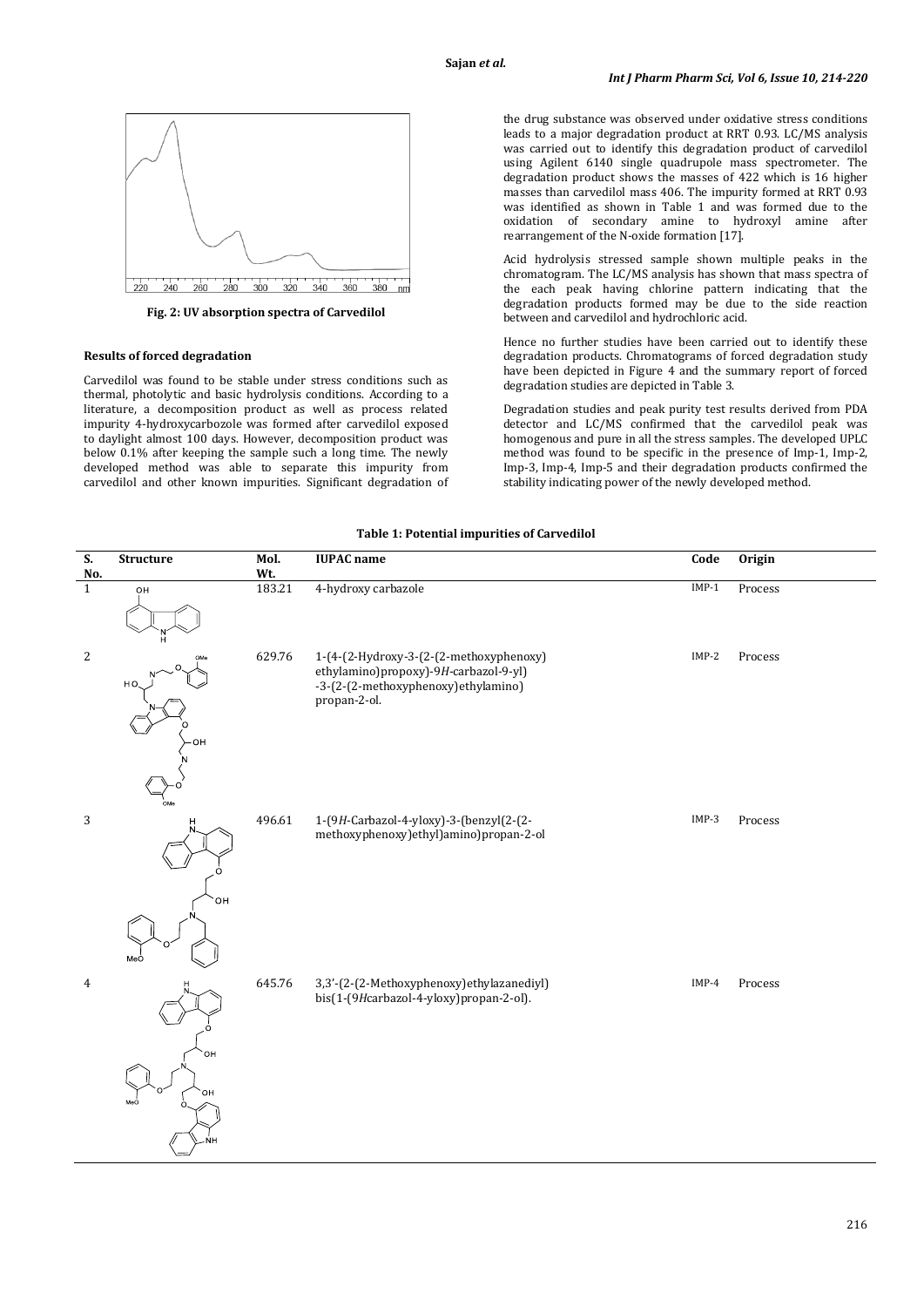

| Table 2: Method validation summary report                                                                                                          |           |           |            |           |         |         |
|----------------------------------------------------------------------------------------------------------------------------------------------------|-----------|-----------|------------|-----------|---------|---------|
| Parameter                                                                                                                                          | $Imp-1$   | $Imp-2$   | Carvedilol | $Imp-3$   | $Imp-4$ | $Imp-5$ |
| System suitability                                                                                                                                 |           |           |            |           |         |         |
| RT                                                                                                                                                 | 4.30      | 4.50      | 4.86       | 6.26      | 6.64    | 7.30    |
| <b>RRT</b>                                                                                                                                         | 0.88      | 0.93      | 1.00       | 1.29      | 1.37    | 1.50    |
| Rs                                                                                                                                                 |           | 3.42      | 6.28       | 23.79     | 7.76    | 11.66   |
| N                                                                                                                                                  | 57469     | 157825    | 79144      | 267067    | 300172  | 208317  |
| T                                                                                                                                                  | 1.05      | 1.06      | 1.08       | 1.29      | 1.06    | 1.10    |
| Linearity                                                                                                                                          |           |           |            |           |         |         |
| r                                                                                                                                                  | 0.9995    | 0.9973    | 0.9978     | 0.9994    | 0.9995  | 0.9992  |
| Slope                                                                                                                                              | 74.88     | 20.11     | 32.144     | 29.232    | 38.52   | 55.093  |
| Intercept                                                                                                                                          | $-0.1713$ | $-0.0574$ | 0.0198     | $-0.0397$ | 0.0009  | 0.0164  |
| Detection limit (%)                                                                                                                                | 0.002     | 0.004     | 0.002      | 0.002     | 0.002   | 0.002   |
| Quantitation limit (%)                                                                                                                             | 0.006     | 0.01      | 0.006      | 0.006     | 0.006   | 0.006   |
| Precision (QL)                                                                                                                                     |           |           |            |           |         |         |
| $%$ RSD $(n 6)$                                                                                                                                    | 2.7       | 4.2       | 2.8        | 4.1       | 3.6     | 1.6     |
| Repeatability (intra day)                                                                                                                          |           |           |            |           |         |         |
| $%$ RSD $(n 6)$                                                                                                                                    | 0.19      | 1.4       | 0.18       | 0.45      | 0.47    | 4.8     |
| Intermediate precision                                                                                                                             |           |           |            |           |         |         |
| (inter day)                                                                                                                                        | 0.54      | 1.4       | 0.24       | 0.74      | 0.91    | 5.0     |
| $%$ RSD $(n 6)$                                                                                                                                    |           |           |            |           |         |         |
| Accuracy at QL level (n 3)                                                                                                                         |           |           |            |           |         |         |
| Amount added (%)                                                                                                                                   | 0.0060    | 0.0100    |            | 0.0060    | 0.0060  | 0.0060  |
| Amount recovered (%)                                                                                                                               | 0.0062    | 0.0101    |            | 0.0062    | 0.0064  | 0.0058  |
| % Recovery                                                                                                                                         | 103.3     | 101.0     |            | 103.3     | 106.7   | 96.7    |
| Accuracy at 80% level (n 3)                                                                                                                        |           |           |            |           |         |         |
| Amount added (%)                                                                                                                                   | 0.08      | 0.08      |            | 0.08      | 0.08    | 0.08    |
| Amount recovered (%)                                                                                                                               | 0.0870    | 0.0823    |            | 0.0874    | 0.0840  | 0.0822  |
| % Recovery                                                                                                                                         | 105.8     | 102.8     |            | 106.2     | 105.0   | 102.7   |
| Accuracy at 100% level (n 3)                                                                                                                       |           |           |            |           |         |         |
| Amount added (%)                                                                                                                                   | 0.10      | 0.10      |            | 0.10      | 0.10    | 0.10    |
| Amount recovered (%)                                                                                                                               | 0.1051    | 0.1039    |            | 0.1056    | 0.1046  | 0.1000  |
| % Recovery                                                                                                                                         | 105.1     | 103.9     |            | 105.6     | 104.6   | 100.0   |
| Accuracy at 120% level (n 3)                                                                                                                       |           |           |            |           |         |         |
| Amount added (%)                                                                                                                                   | 0.12      | 0.12      |            | 0.12      | 0.12    | 0.12    |
| Amount recovered (%)                                                                                                                               | 0.1213    | 0.1218    |            | 0.1278    | 0.1308  | 0.1321  |
| % Recovery                                                                                                                                         | 101.1     | 101.5     |            | 106.5     | 108.1   | 104.1   |
| n, number of determinations; RT, retention time; RRT, relative retention time; Rs, USP resolution; N, number of theoretical plates; T, USP tailing |           |           |            |           |         |         |

factor; r, correlation coefficient.

| Table 3: Summary report of forced degradation study |  |  |
|-----------------------------------------------------|--|--|
|                                                     |  |  |

| <b>Stress condition</b>    | Time (h) | % Assay of active substance | % of degradation products | Mass balance* (%) |
|----------------------------|----------|-----------------------------|---------------------------|-------------------|
| Acid Hydrolysis (0.5N HCl) | 48       | 85.1                        | 13.7                      | 98.8              |
| Basic Hydrolysis (1N NaOH) | 168      | 99.6                        |                           | 99.6              |
| Oxidation (20% H2O2)       | 72       | 75.6                        | 22.7                      | 98.3              |
| Dry Heat $(105 °C)$        | 72       | 99.7                        |                           | 99.7              |
| Wet Heat $(70 °C)$         | 168      | 99.2                        |                           | 99.2              |
| UV $(254 \text{ nm})$      | 72       | 99.4                        |                           | 99.4              |

\*It is the summation of assay of active substance and % of degradation products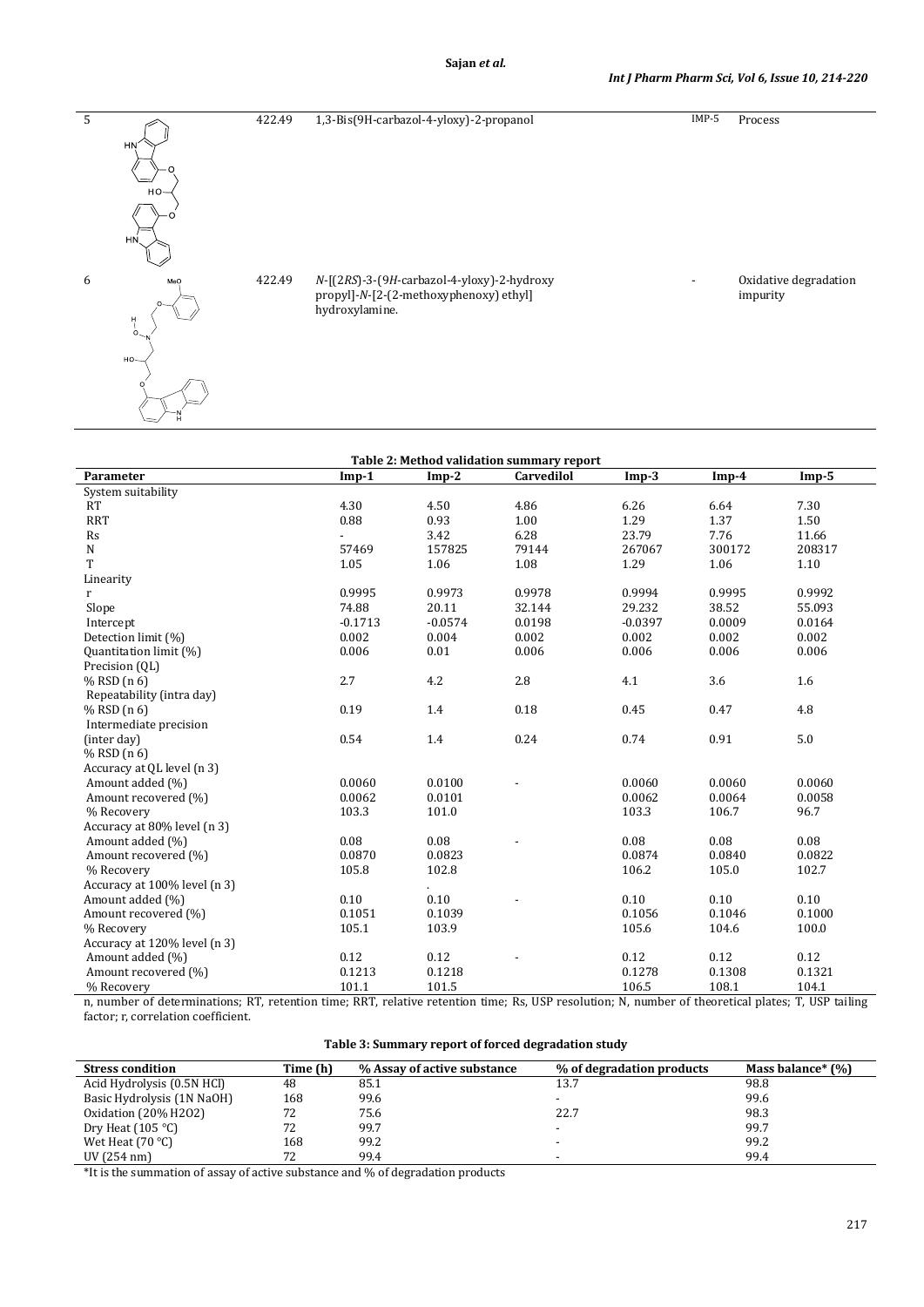**Table 4: Mass and 1H NMR chemical shift values**

| Name of<br>impurity | Mass value $(m/z)$<br>$(M+H)$ | 1H NMR chemical shift values, $\delta$ in ppm,                                                                  |
|---------------------|-------------------------------|-----------------------------------------------------------------------------------------------------------------|
|                     |                               |                                                                                                                 |
| Carvedilol          | 407                           | 8.2 (d, 1H, ArH), 7.45 (d, 1H, ArH), 7.3 (m, 2H, ArH), 7.1 (m, 2H, ArH), 6.8-7.0 (m, 4H, ArH), 6.67 (d, 1H,     |
|                     |                               | ArH), 4.1-4.3 (m, 5H, -O-CH2- and -CH), 3.71 (s, 3H, -CH3), 2.9-3.2 (m, 4H, -CH2).                              |
| $IMP-1$             | 184                           | 8.15 (d, 1H, ArH), 7.4 (d, 1H, ArH), 7.35 (t, 2H, ArH), 7.15 (m, 2H, ArH), 6.9 (d, 1H, ArH), 6.55 (d, 1H, ArH). |
| $IMP-2$             | 630                           | 8.26 (d, 1H, ArH), 7.61 (d, 1H, ArH), 7.33 (m, 2H, ArH), 7.23 (d, 1H, ArH), 7.15 (t, 1H, ArH), 6.82-6.98 (m,    |
|                     |                               | 8H, ArH), 6.72 (d, 1H, ArH), 3.91-4.50 (m, 10H, -CH2 and -CH), 3.70 (d, 6H, -CH3), 2.95 (m, 2H, -CH2), 2.95     |
|                     |                               | (m, 2H, -CH2), 2.63 (m, 2H, -CH2).                                                                              |
| $IMP-3$             | 497                           | 8.19 (d, 1H, ArH), 7.4 (m, 3H, ArH), 7.27 (m, 5H, ArH), 7.06 (m, 2H, ArH), 6.89 (d, 1H, ArH), 6.82 (t, 1H,      |
|                     |                               | ArH), 6.69 (t, 1H, ArH), 6.61 (m, 2H, ArH), 3.95-4.24 (m, 5H, -O-CH2 and -CH), 3.82 (q, 2H, -CH2), 3.65 (s,     |
|                     |                               | 3H, -CH3), 2.75-2.93 (m, 4H, -CH2-).                                                                            |
| $IMP-4$             | 646                           | 8.24 (d, 2H, ArH), 7.41 (d, 2H, ArH), 7.28 (m, 2H, ArH), 7.21 (m, 2H, ArH), 7.06 (m, 4H, ArH), 6.85 (m, 2H,     |
|                     |                               | ArH), 6.57 (m, 4H, ArH), 3.9-4.2 (m, 8H, -O-CH2 and CH-), 3.59 (d, 3H, -CH3), 2.8-3.06 (m, 6H, -CH2).           |
| $IMP-5$             | 423                           | 8.25 (d, 2H, ArH), 7.45 (d, 2H, ArH), 7.28 (m, 4H, ArH), 7.05 (m, 4H, ArH), 6.7 (d, 2H, ArH), 4.4-4.6 (m, 5H,   |
|                     |                               | -CH2- and CH.                                                                                                   |



**Fig. 3: Chromatogram of carvedilol spiked with impurities.**

# **Structural Elucidation**

Carvedilol and its all impurities (Imp-1, Imp-2, Imp-3, Imp-4, and Imp-5) were characterized with the help of MS and NMR spectroscopic techniques. The mass and <sup>1</sup>H NMR chemical shift values of these impurities are presented in Table 4.

#### **Method validation**

The newly developed method was validated for sensitivity, linearity, precision and accuracy, robustness and system suitability according to ICH guidelines [18]. Validation study was carried out for Imp-1, Imp-2, Imp-3, Imp-4 and Imp-5. The system suitability and selectivity were checked by injecting 100 µg/mL of carvedilol solution containing  $0.1\mu\text{g/mL}$  of all impurities monitored throughout the validation. Method validation results are summarized in Table 2.

# **Limit of detection (LOD) and limit of quantitation (LOQ)**

The limit of detection and limit of quantitation were determined for carvedilol and for each of the related substances as per ICH Q2R1 guideline. The LOD and LOQ for Imp-1, Imp-2, Imp-3, Imp-4 and Imp-5 and carvedilol were estimated at a signal-to-noise ratio of 3:1 and 10:1, respectively by injecting a series of diluted solutions with known concentration. The limit of detection and the limit of quantitation for imp-1, imp-3, imp-4, imp-5 and carvedilol were about 0.002% and 0.006% and for imp-2 was about 0.004% and 0.01% of analyte concentration i. e. 100 µg/mL respectively. The calculated LOQ concentrations of all the components were verified for precision by injecting six individual preparations of Imp-1, Imp-2, Imp-3, Imp-4, Imp-5, and carvedilol. The RSD of LOQ precision was in the range of 1.6–4.1 %.

#### **Linearity and range**

The linearity of an analytical procedure is its ability (within a given range) to obtain test results, which are directly proportional to the concentration of the analyte in the sample. A linearity test solution for related substance method was prepared by diluting the impurity stock solution to the required concentrations.

The solutions were prepared at six concentration levels from LOQ to 150% of the permitted maximum level of the impurity (i. e. LOQ, 0.02 µg/mL, 0.05 µg/mL 0.08 µg/mL, 0.10 µg/mL, 0.12 µg/mL, 0.15 µg/mL) was subjected to linear regression analysis with the least squares method. Calibration equation obtained from regression analysis was used to calculate the corresponding predicted responses.

The residuals and sum of the residual squares were calculated from the predicted responses. The correlation coefficient obtained was greater than 0.99 for all impurities. The result showed an excellent correlation between the peak and concentration of all impurities. The range of the method was from LOQ to 0.15 µg/mL of the analyte concentration (100 µg /mL).

### **Precision**

Precision of the method was studied for method precision and intermediate precision. Method precision was checked by injecting six individual preparations of (100 µg/mL) carvedilol spiked with 0.1µg/mL of each impurity. In the intermediate precision study, the similar procedure of method precision was carried out by a different day. % RSD of areas of each impurity was within 5.0, confirming good precision at low level of the developed analytical method.

#### **Accuracy**

The accuracy of an analytical procedure expresses the closeness of agreement between the value, which is accepted either as a conventional true value or an accepted reference value and the value found. The accuracy of the method was evaluated in triplicate at LOQ, 80% level (0.08µg/mL), 100% level (0.1µg/mL) and 120% level (0.12µg/mL). The percentage recovery of all impurities in drug substance has been calculated. Chromatogram of carvedilol spiked with five impurities was depicted in Figure 3.

#### **Robustness**

To evaluate the robustness of the developed method, the chromatographic conditions were deliberately altered and the resolution between closely eluting peaks that is, Imp-1 and Imp-2 was evaluated. Close observation of analysis results of deliberately changed chromatographic conditions viz; flow rate  $(0.5\pm0.05)$ mL/min), Mobile phase composition (± 2% acetonitrile) and column temperature (60±5 °C) revealed that resolution between Imp-1 and Imp-2 was greater than 2.0 and no significant change in relative retention time for all impurities in spiked sample illustrating the robustness of the method.

# **Solution stability and mobile phase stability**

The solution stability of carvedilol and its related impurities was carried out by leaving both spiked and unspiked sample solutions in tightly capped UPLC vials at 25 °C for 48 h in an auto sampler. Content of each impurity was determined against freshly prepared standard solution. No significant changes were observed in the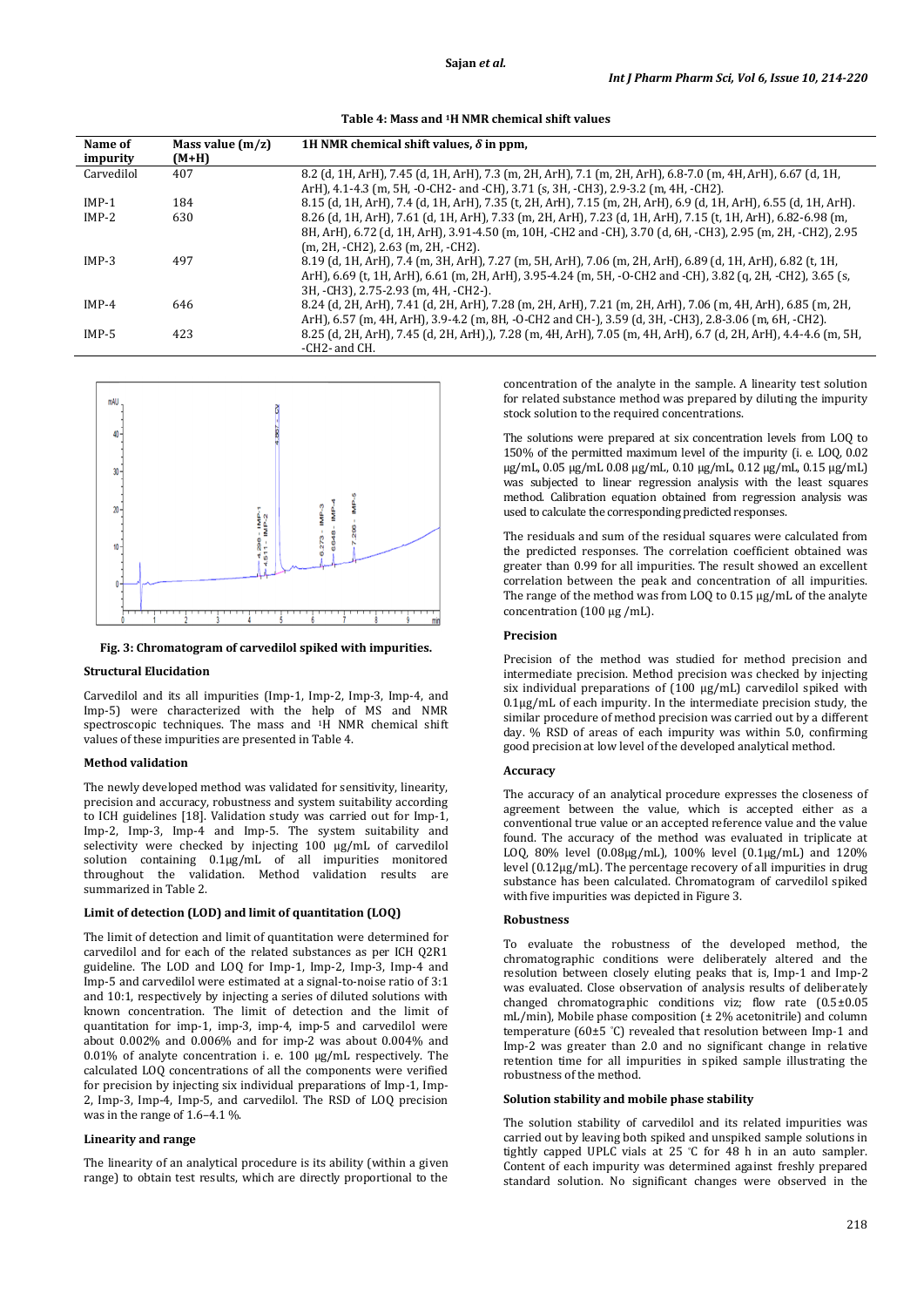content of any of the impurities. The solution stability and mobile phase stability experiment data confirms that the sample solutions and mobile phases used during related substance determination were stable for at least 48 hour.



**Fig. 4: (a) Typical chromatogram of carvedilol under stress conditions: (a) thermal degradation, (b) photolytic degradation, (c) acid hydrolysis,(d) oxidative degradation, (e) base hydrolysis and (f) in water**

# **CONCLUSION**

In this paper, a sensitive, selective, specific, accurate, validated and well-defined stability indicating UPLC method for the quantification of carvedilol process related impurities and degradation products were described. The major oxidative degradant was identified as carvedilol hydroxylamine. Detection limit for impurities was found to be as low as 0.002% and was found to have excellent resolution between impurities and carvedilol. This newly developed method has been validated as per regulatory requirements and can be used for routine and stability studies for the quantitative determination of potential impurities in carvedilol drug substance.

### **CONFLICT OF INTERESTS**

Declared None

### **ACKNOWLEDGEMENT**

The authors are thankful to the management of Deepta Laboratories for providing necessary facilities. Authors would like to thank colleagues in separation science group of Analytical Research of Deepta Laboratories for their cooperation in carrying out this work.

### **REFERENCES**

- 1. F Varin, LX Cubeddu, JR Powell. Liquid chromatographic assay and disposition of carvedilol in healthy volunteers. J Pharm Sci 1986;75:1195-7.
- 2. Vanderhoff BT, Ruppel HM, Amsterdam PB. Carvedilol: the new role of beta blockers in congestive heart failure. Am Family Physician 1998;58:1627-34.
- 3. Nichols AJ, Gellai M, Ruffolo. Studies on the mechanism of arterial vasodilation produced by the novel antihypertensive agent, carvedilol. Fundamental Clinical Pharmacol 1991;5:25-38.
- 4. Ruffolo RR, Gellai M, Hieble JP, Willette RN, AJ Nichols. The Pharmacology of carvedilol. Eur J Clinical Pharm 1990;38:82-8.
- 5. GM Keating, B Jarvis. Carvedilol: a review of its use in chronic heart failure. Drugs 2003;63:1697-741.
- 6. TW Gehr, DM Tenero, DA Boyle, Y Qian, DA Sica, NH Shusterman. The pharmacokinetics of carvedilol and its metabolites after single and multiple dose oral administration in patients with hypertension and renal insufficiency. Eur J Clinical Pharm 1999;55:269-77.
- 7. N Hokama, N Hobara, H Kameya, S Ohshiro, M Sakanashi. Rapid and simple micro-determination of carvedilol in rat plasma by high-performance liquid chromatography. J Chromatography  $1999.732.23.8$
- 8. European Pharmacopoeia 2011:1193-4.
- Unites States Pharmacopoeia. Revision Bull 2011.
- 10. P Ptacek, J Macek, J Klima. Liquid chromatographic determination of carvedilol in human plasma. I Chromatography 2003;789:405-10.
- 11. Md. Amran hossain, Dipu Rani Kundu, Tasnuva Sharmin, Mahfuza Maleque, Sharmin Reza Chowdhury. A simple reversed phase high performance liquid chromatography method development and validation for determination of carvedilol in pharmaceutical dosage forms. Int J Adv Pharm Anal 2013;3:68-71.
- 12. J Stojanovoic, V marinkovic, S Vladimirov, D Velickovic, P Sibinovic. Determination of carvedilol and its impurities in pharmaceuticals. J Chromatographia 2005;62:539-42.